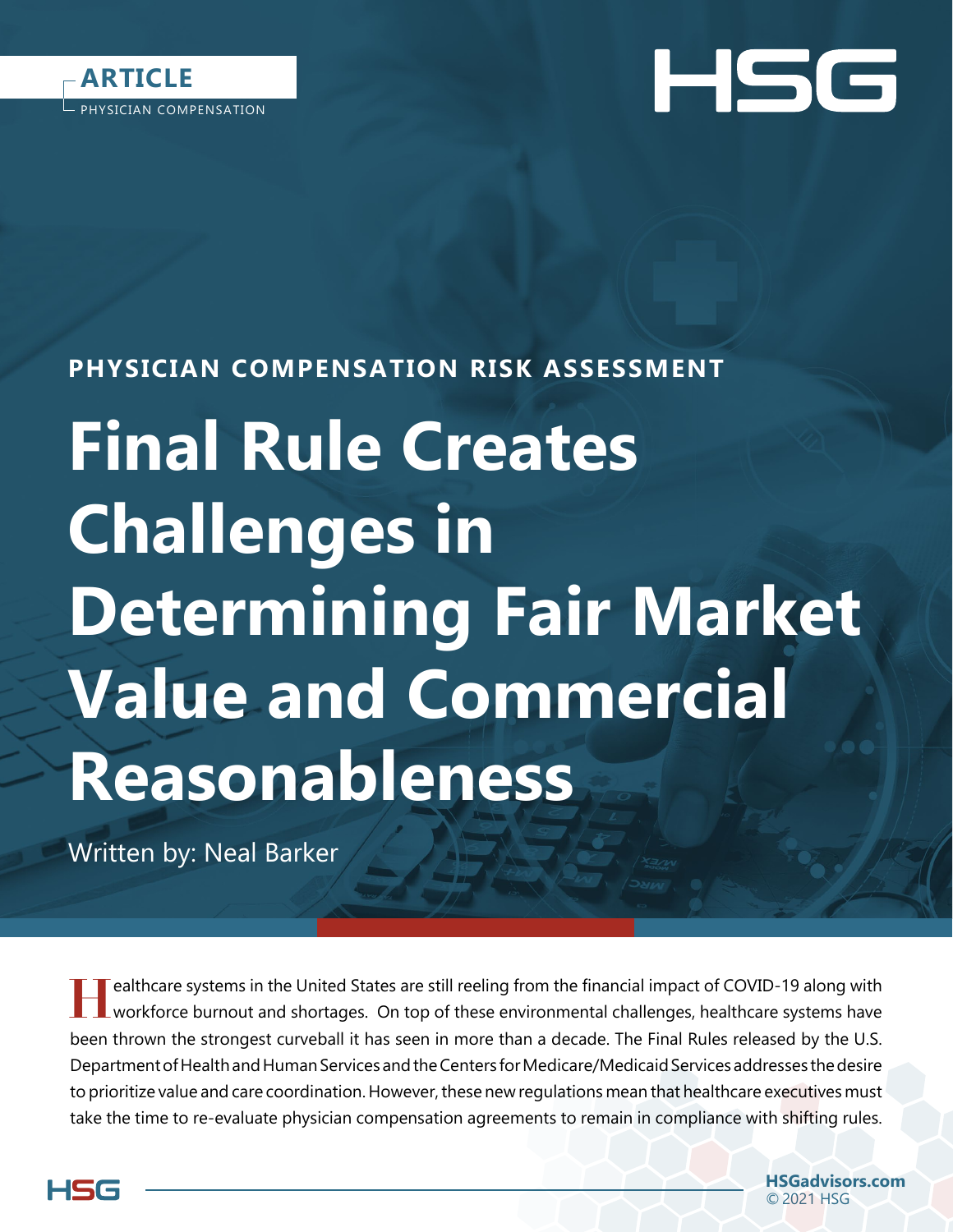# **BACKGROUND**

On November 20, 2020, the U.S. Department of Health and Human Services (HHS) released Final Rules for Physician Self-Referral Law (Stark Law), the federal Anti-Kickback Statute (AKS), and the Civil Monetary Penalties (CMP) Law (collectively referred to as Final Rules). On December 2, 2020, HHS/Office of Inspector General (OIG) published its AKS Final Rule, "Revisions to the Safe Harbors Under the Anti-Kickback Statute and Rules Regarding Beneficiary Inducements", and Centers for Medicare/Medicaid Services published its Stark Law Final Rule, "Modernizing and Clarifying the Physician Self-Referral Regulations" in the Federal Register. These new rules, which significantly amend the existing laws, are a direct result of HHS's "Regulatory Sprint to Coordinated Care" initiative. Needless to say, the Final Rules are considerable in terms of breadth and impact.

HHS has a stated goal of reducing regulatory barriers within our nation's healthcare system and accelerating "the transformation of the health care system into one that better pays for value and promotes care coordination". As HHS's statement indicates, value-based arrangements and transactions are the focus of this episode of Stark Law and AKS revisions. That said, other areas and central ideas of the Stark Law and AKS are also significantly impacted. Many of these rule changes affect the daily work of those in the healthcare industry who are concerned with the fair market value (FMV) and commercial reasonableness (CR) of provider compensation.

#### **SALARY SURVEYS…IT ISN'T ALWAYS THAT EASY**

Consulting "multiple, objective, independently published salary surveys remain a prudent practice for evaluating fair market value" as stated in Stark II, Phase III. Still, the Stark Final Rule indicates that salary surveys are not automatic—regardless of the percentile at which the compensation in question falls. According to CMS, we continue to believe that the fair market value of a transaction—and particularly, compensation for physician services—may not always align with published valuation data compilations, such as salary surveys. In other words, the rate of compensation set forth in a salary survey may not always be identical to the worth of a particular "physician's services."



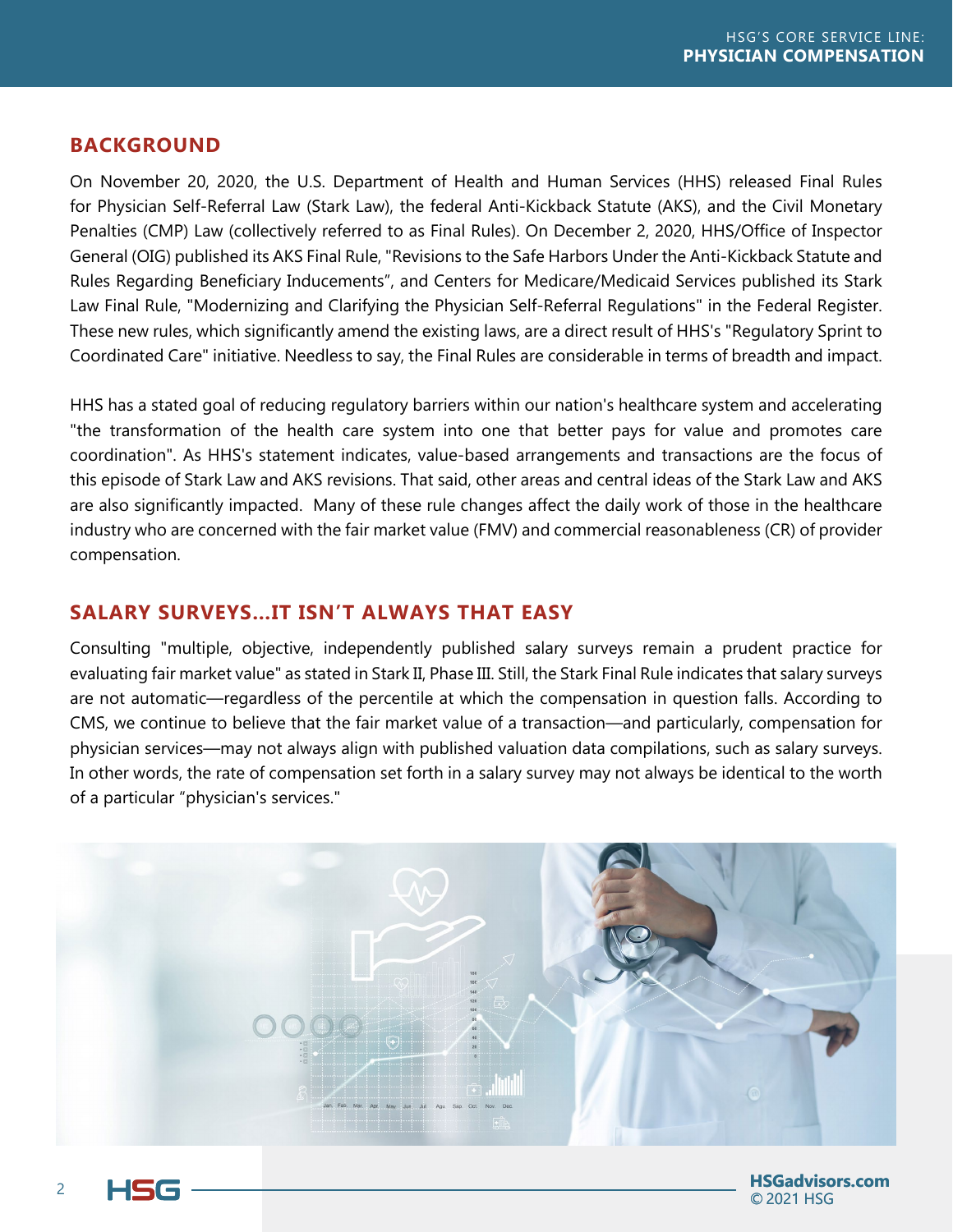In relying exclusively on salary surveys, many hospitals and health systems across the country have drawn a line in the sand and set a base compensation threshold at the 75th percentile. If base or guaranteed compensation does not exceed the 75th percentile for the physician's specialty, as published by a survey source like the Medical Group Management Association's Provider Compensation Survey, then hospitals and health systems do not seek a third-party fair market value opinion because they consider the compensation to be automatically fair market value. They believe they are fine, and their work is done. They can move on to something complex because this was way too easy. Other organizations have been slightly more conservative

with total compensation and mandated in their physician contracts that they will not provide total compensation (base compensation plus all bonuses) above the 75th percentile (an actual "ceiling").

According to CMS, some of the commenters on the Final Rule asserted that, "a safe 'harbor' based on a range of values in salary surveys would be consistent with what they stated was established CMS policy that compensation set at or below the 75th percentile in a salary schedule is appropriate and compensation set above the 75th percentile is suspect, if not presumed inappropriate." To these comments, CMS responded, "For the reasons explained in Phase I, Phase II, and Phase III, we decline to establish the rebuttable presumptions and 'safe harbors' requested by the commenters. We are uncertain why the commenters believe that it is CMS policy that compensation set at or below

... the rate of compensation set forth in a salary survey **may not always be identical to the worth of a particular "physician's services."**

the 75th percentile in a salary schedule is always appropriate, and that compensation set above the 75th percentile is suspect, if not presumed inappropriate. The commenters are incorrect that this is CMS policy."

Clearly, from CMS' perspective, both referenced policies are misguided. It is inaccurate for a hospital or health system to believe that just because base or guaranteed compensation is below the 75th percentile, there is no risk and the compensation they are providing is automatically fair market value. Likewise, a belief that paying a provider guaranteed or total compensation above the 75th percentile is not fair market value is also misplaced.

Bottom line, fair market value determination can be difficult and is often complex. The data and information reviewed and analyzed should be more than just dollars and Work Relative Value Units (wRVUs). Yes, base compensation, expected total compensation, and productivity targets are essential and carry a significant amount of weight in FMV determination, but other factors are weighty too.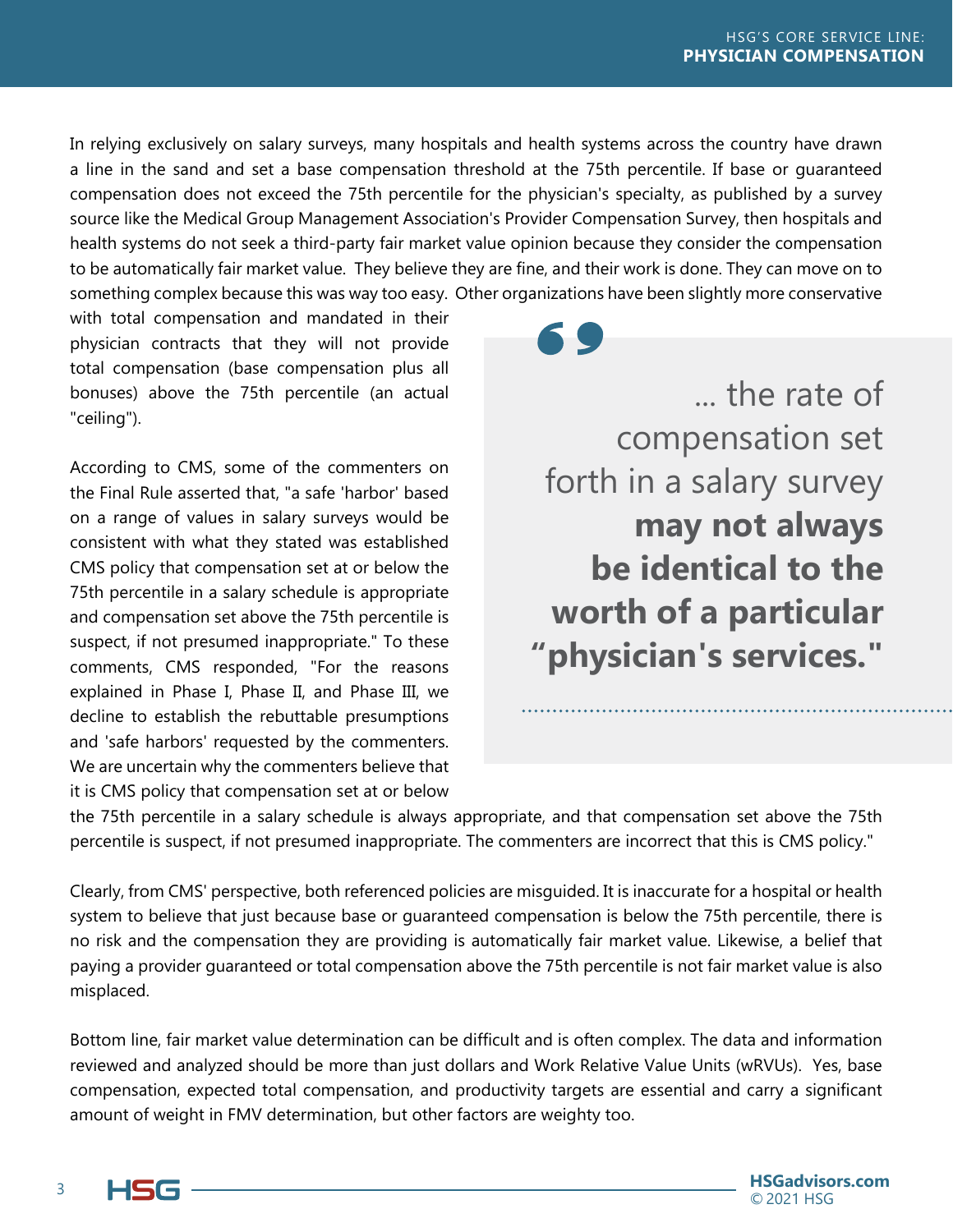In addition to FMV, compensation arrangements with physicians and advanced practice providers (APPs) must also be commercially reasonable. According to CMS description in the Final Rule, "commercially reasonable means that the particular arrangement furthers a legitimate business purpose of the parties to the arrangement and is sensible, considering the characteristics of the parties, including their size, type, scope, and specialty". In the Final Rule, CMS also reiterated that, "the determination of commercial reasonableness is not one of valuation." An arrangement can be fair market value, but that does not mean that it is commercially reasonable. Conversely, an arrangement must be considered fair market value to be commercially reasonable. Neither the fair market value nor the commercial reasonableness question is straightforward in every situation.

# **RISK ASSESSMENT**

To begin mitigating compliance risk, we recommend that hospitals and health systems have a standard and systematic approach to FMV and CR determination. This process starts with an inventory of all compensation arrangements, followed by a comprehensive assessment of risk associated with each arrangement. Listed below are the ten characteristics, data points, and critical questions we believe are central to assessing FMV and CR risk on the front end of each arrangement and/or transaction. If not, a retrospective review or audit may be necessary.

# **1** Reason(s) for the arrangement/transaction.

Why is the health system employing this particular physician? What are the reasons for the transaction? Is the physician filling community need and increasing access to care? Is the physician necessary to secure emergency department call coverage? Is physician fulfillment of licensure or regulatory obligations? Is physician transitioning with a retiring physician? And lastly, is physician necessary for the provision of charity care, and/or improvement of quality and health outcomes? You'll notice that driving patient volume, increasing revenue, and referral capture are not on this list.

#### **2** Level and duration of salary guarantee.

What percentile of a weighted average of multiple applicable and reliable salary surveys is the provider's base/guaranteed compensation for his/her specialty? How long is the duration of the guarantee? One, two, three, four years…or the term of the agreement?

#### **3** Base salary adjustment mechanisms.

Contractually, is there a mechanism in place for base salary reductions if targets are not achieved? If so, how often is the base salary reset (quarterly, semi-annually, or annually)? How much does the base compensation right-size versus protect the providers? Does the organization have the wherewithal to implement reductions?

**HSGadvisors.com**<br>© 2021 HSG **ENSG Example 2021 HSG**  $\overline{O(2021 \text{ HSG})}$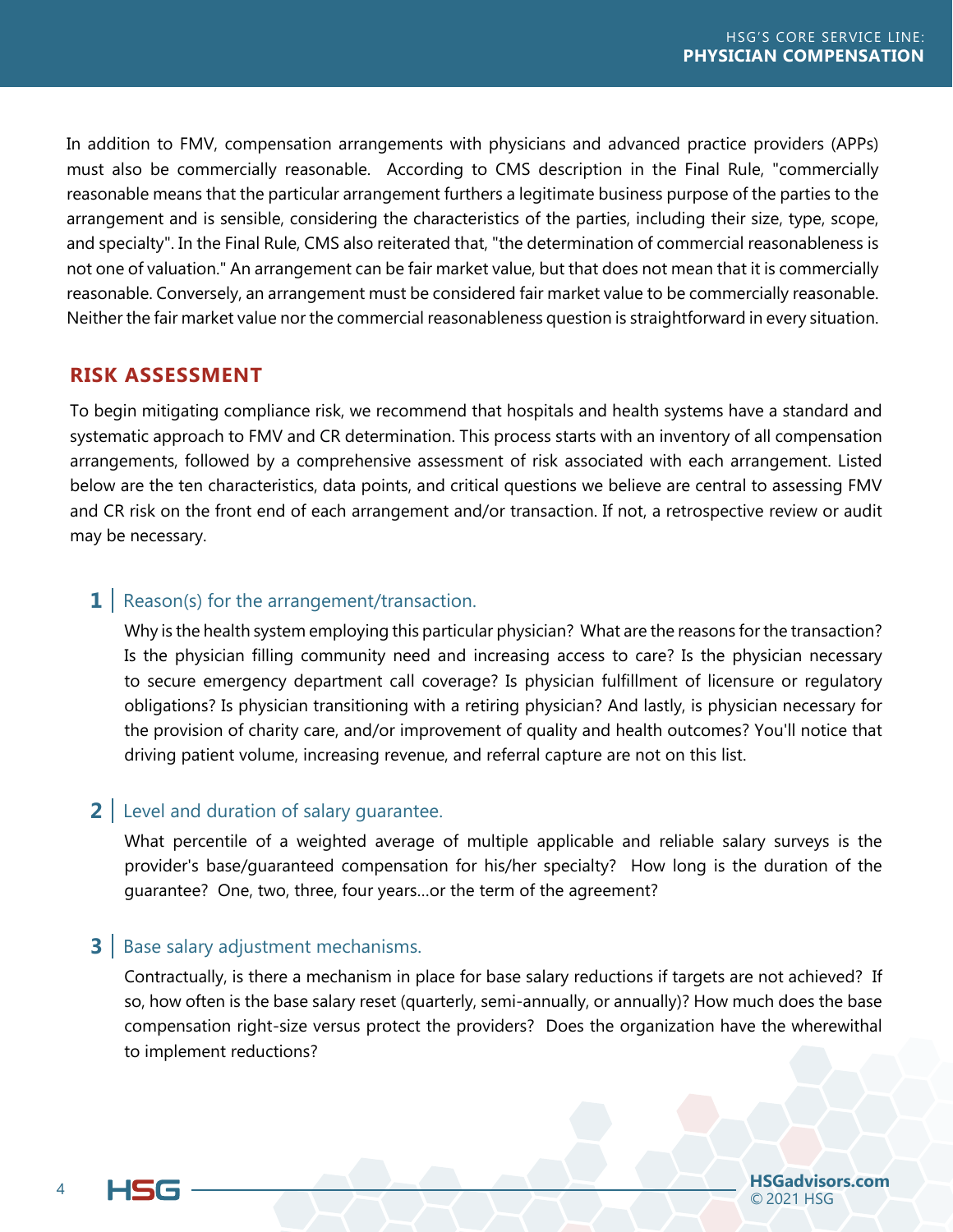# **4** Demonstrated and/or expected practice losses.

Is the provider's practice losing money? If so, how much per provider, and how does that compare to the rest of the practices within your network? How does the level of losses compare to benchmark data for employed practice losses in the provider's specialty? If losses are higher, by how much and what are driving those losses? Are the drivers of losses payer mix and substandard reimbursement, poor revenue cycle, high overhead, or is provider compensation out of line? If the latter is true, you likely have an issue that will require changes to the model.

# **5** Compensation per unit of service (i.e., compensation per wRVU).

If the provider is paid, either totally or partially, through a bonus structure based on units of service, such as per wRVU, what is the rate? How does the rate compare to benchmark data? Does the rate result in a compensation percentile that is more, less, or equal to the percentile of production when compared to applicable and relevant benchmark data? If compensation levels exceed the level of production, by how much?

# **6** Production—and the alignment between compensation and production.

Continuing the line of questioning and discussion in number 5, what is the alignment between compensation and production? At what percentile of survey data is the provider's production? And how does that compare to the level of resulting compensation? What happens to total compensation percentiles if production rises to higher percentiles—i.e., the 75th to 90th percentiles? Does total compensation remain well-aligned at these higher percentiles, or does misalignment (compensation levels exceeding the level of production) start to occur? If compensation levels start to exceed production levels, by how much? Is the level of production over the level of compensation more or less than ten percentiles? If more than ten, is it more the 25th percentiles? When the level is more than ten, our level of concern grows, as does the intensity of our questioning.

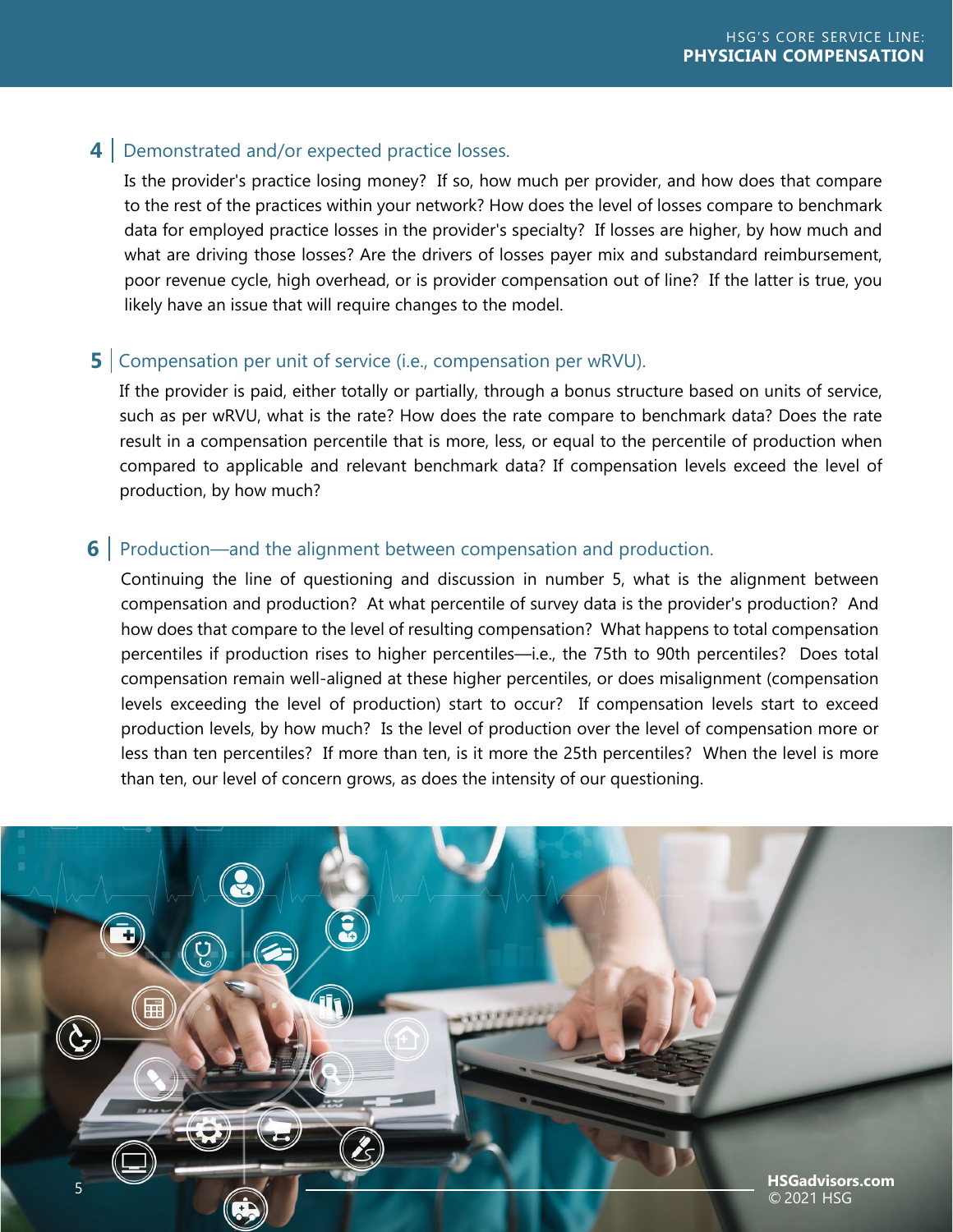# **7** Other compensation sources.

What are other compensation sources influencing and driving the level of compensation? Are there medical directorships and/or committee participation payments in place? If the provider is a physician, is he/she paid for APP collaboration and oversight? If there is a medical directorship—how much? What is the medical director's hourly rate? Are the hours tracked and reported? Is the payment based on or reconciled according to these documented hours? Is there a documented list of expectations, duties, and responsibilities? If there are APP collaboration/supervision payments, is there a documented list of expectations? Does the physician perform the duties and responsibilities of those expectations? What is the level of APP supervision payments? Are the APP supervision payments paid as a stipend or by some other mechanism? With all of these "other" compensation sources, are they legitimate and needed—is the organization receiving the service and value it expects? And do the expectations of these other duties make sense in terms of the provider's primary responsibilities? Can the provider complete these other duties and still see a full load of patients under their expected clinic schedule and expectations? In other words, is what we call "compensation stacking" an issue? If the answers to these questions are not favorable, changes are likely in order.

# **8** Work attribution.

The question of work attribution (i.e., wRVU credit) applies to both physicians and APPs—though sometimes from opposite perspectives. For physicians, the question is often, is the physician receiving credit for services actually rendered by an APP and billed under the APP? This clearly cannot happen. Never. This is not an appropriate structure for APP supervision. If this is happening, it must be remedied immediately. Slightly grayer areas are the attribution of "shared" and "incident to" visits. We recommend no allocation of incident to visits (visits rendered by an APP but billed under a physician) to a physician and at least a 50/50 allocation of service credit (i.e., wRVUs) for shared visits. Lastly, for APPs in some specialties and practices, work attribution is limited or non-existent. In these instances, matching production levels (i.e., wRVU production levels) is challenging at best and impossible in many cases. In these situations, the APP's contribution and efforts are not sufficiently recognized by the units of measurable production; they are directly attributed. Often their contribution falls under global billing and/or their efforts help to make the physician or physicians more efficient and productive.

#### **9** Non-productivity (i.e., value and quality-based) incentive details.

How do non-productivity-based incentives impact total compensation? What proportion are nonproductivity-based incentives of total compensation? How does that proportion compare to benchmark data? Are the goals and targets easily obtainable, or are they "stretch" goals? Metric goals that are too easily obtained could be considered guaranteed compensation—which directly impacts fair market value and commercial reasonableness.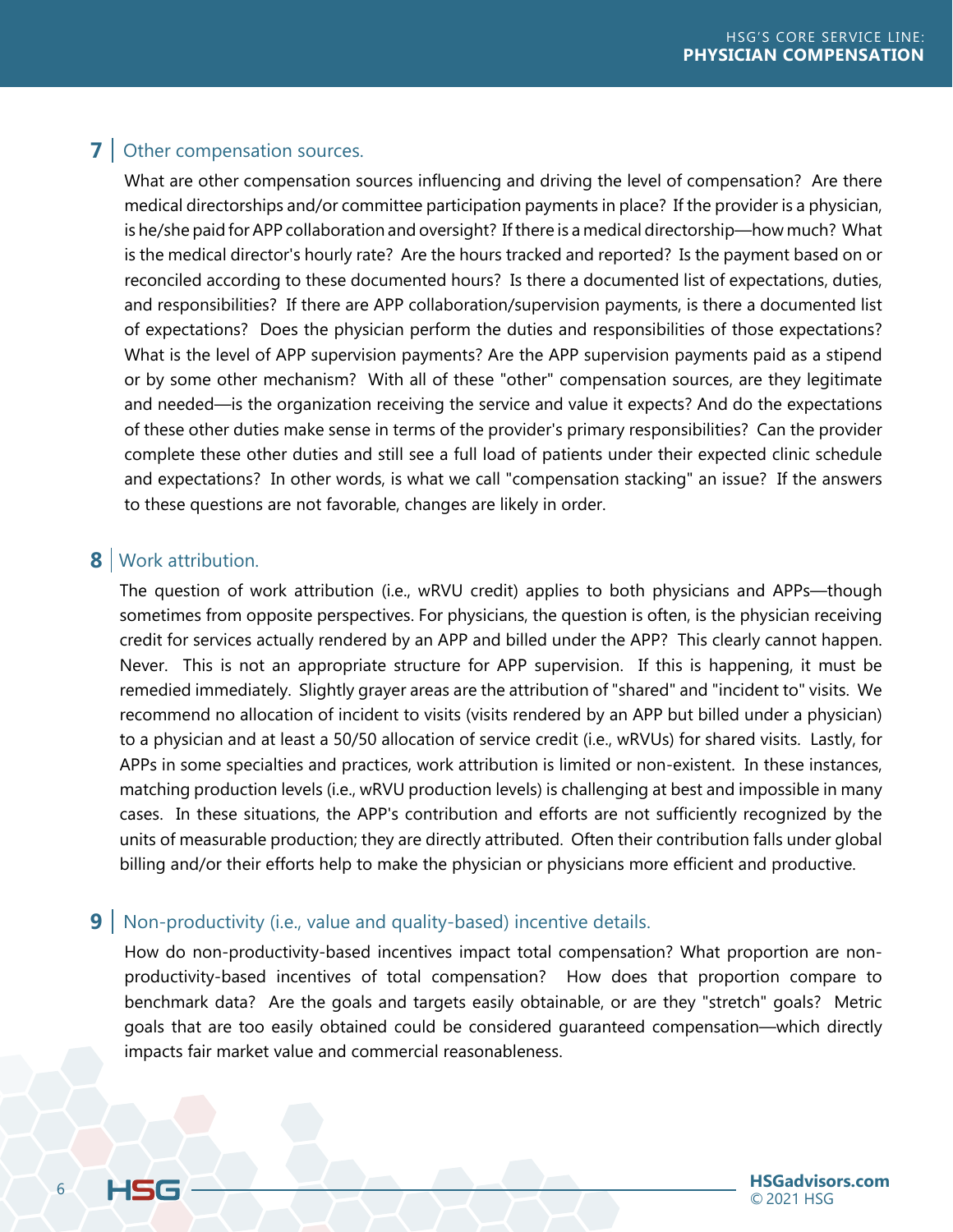# **10** Required hours of service.

What is the provider's Full-Time Equivalent (FTE) status and/or how many hours or days per week or per year is the provider required to work? Paying a provider to be in the office seeing patients or in the hospital rounding on patients two days per week is different than five (5) days per week, and compensation, particularly base compensation, should reflect that. Likewise, an emergency medicine physician working 1,800 hours per year could be expected to make less than an emergency medicine physician working 2,300 hours per year.

Clearly, some specialties and services (i.e., hospital medicine, emergency medicine, critical care, and urgent care) are better measured by shifts and/or hours, as opposed to patients or wRVUs. These specialties typically cannot control or influence patient volume. Additionally, incenting volume in these settings can have unwanted and sometimes negative consequences on culture, teamwork, quality, and patient satisfaction.

Evaluating each of these ten factors collectively helps determine the level of risk an organization has with its compensation arrangements. None of the ten factors stand-alone—collectively, they tell a story. As we've discussed, nothing in fair market value and commercial reasonableness determination is automatic. All of a situation's characteristics and truths must be taken into account and considered. As much as we'd like there to be a bright line, or a formula, or calculation that brings clarity and certainty—it doesn't exist. Fair market value and commercial reasonableness determination is more art than it is science. It is difficult to describe, but you know it when you see it.



69

Evaluating each of these ten factors collectively helps **determine that level of risk an organization has with its compensation arrangements.**